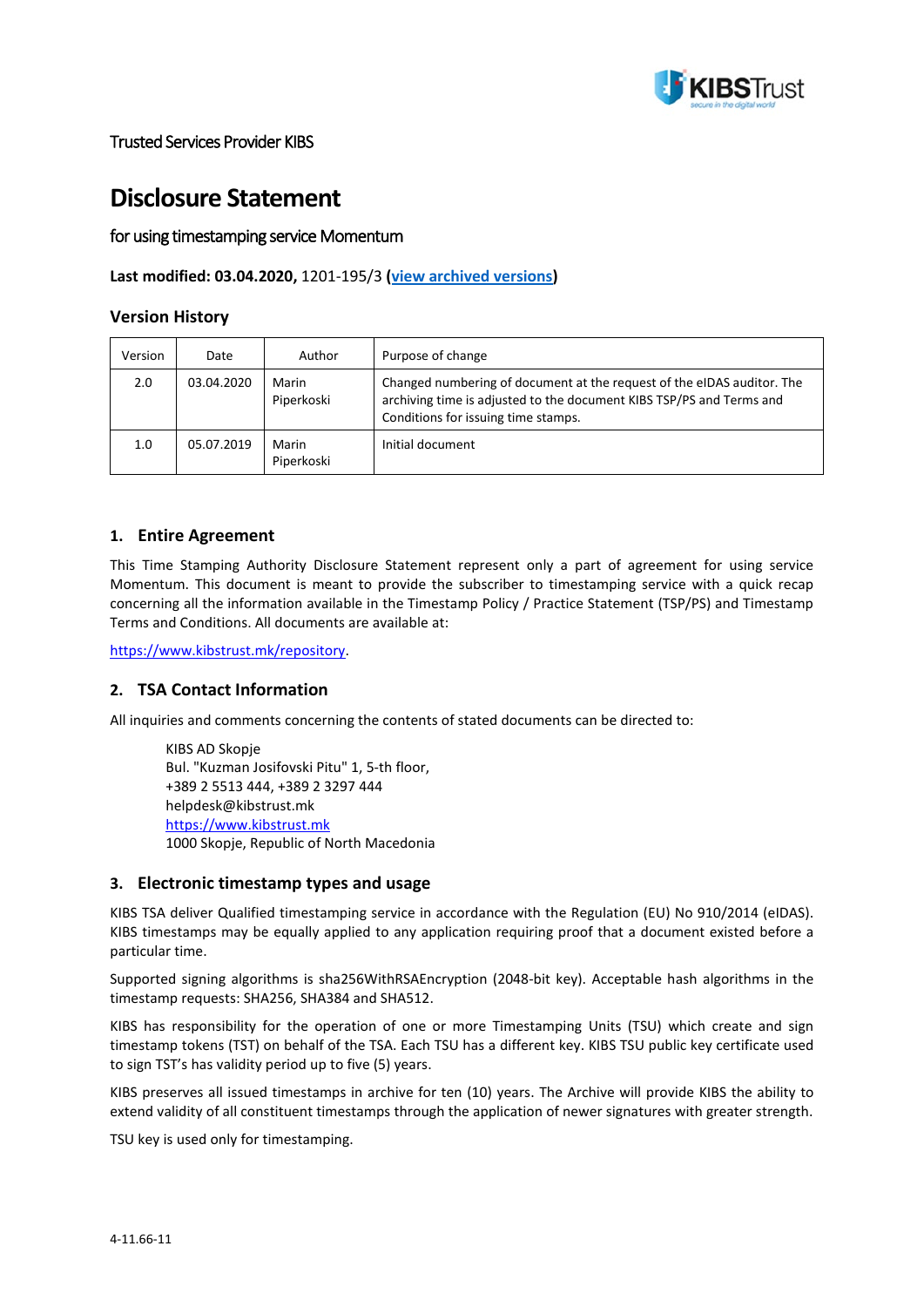KIBS AD offers timestamping services using RFC 3161 Time Stamp Protocol over HTTP transport. Service URL is specified on portal [https://www.kibstrust.mk](https://www.kibstrust.mk/). Each TST contains Timestamping Policy Identifier, unique serial number and TSU certificate containing KIBS TSU identification information.

# **4. Reliance limits**

The level of accuracy of time provided by KIBS TSA in timestamp tokens is +/- one (1) second with respect to UTC.

KIBS monitors clock synchronization and ensures that, if the time indicated in a TST drifts or jumps out of synchronization with the UTC, this is detected. In case the TSA clock drifts out of accuracy, timestamp will not be issued.

Local NTP servers with GPS time sources and rubidium atomic clock are used for NTP reference. Monitoring of clock synchronization is done by comparing the time sources.

Information about loss of clock synchronization will be made available in public media.

TSA Event Logs are kept for ten (10) years. See Section 7.4.11 of the complete KIBS TSP/PS at address: <http://www.kibstrust.mk/repository>.

## **5. Obligations of subscribers**

This document places no specific obligations on the subscriber beyond any TSA specific requirements stated in the document KIBS TSA "Terms and Conditions".

Subscribers shall comply with all the clauses of the "KIBS TSP/PS" and KIBS TSA "Terms and Conditions" documents.

Subscribers shall inform end-users of timestamps about the applicable rules. Subscribers shall protect the secrecy of credentials necessary to access the timestamp issuance system by not communicating or disclosing them to third parties.

## **6. TSU public key certificate status checking obligations of relying parties**

Before placing any reliance on a timestamp, relying parties must verify that the TST has been correctly signed and associated TSU certificate has not been revoked until the time of verification. During the TSU Certificate validity period, status of the private key can be verified using the relevant DigiCert CRLs, DigiCert Issuing CA Certificates and KIBS TSU Certificates. CRLs are published at [\(http://crl3.digicert.com/sha2](http://crl3.digicert.com/sha2-assured-ts.crl)-assured-ts.crl and [http://crl4.digicert.com/sha2](http://crl4.digicert.com/sha2-assured-ts.crl)-assured-ts.crl). If this verification takes place after the end of the validity period of the TSU certificate, relying party should follow the guidance denoted in Annex D of ETSI EN 319 421.

The Relying Party should consider any limitations on usage of the timestamp indicated by this KIBS TSP/PS.

## **7. Limitation of Liability**

Timestamping and timestamps are compliant with the documents: TSP/PS and Terms and Conditions.

KIBS may not be held liable for any damage arising from any incorrect usage of timestamps other than that permitted by KIBS TSP/PS and Terms and Conditions.

KIBS AD shall be liable for its own fault or negligence. Only а predictable damage may be refundable. The refunded amount in such cases may not exceed the cost of the acquired timestamp.

## **8. Applicable Agreements and Practice Statements**

Relevant agreements, policies and practice statements related to present Disclosure statement:

KIBS TSA Policy / Practice Statement, KIBS Terms and conditions, Privacy policy as well other documentation can be found at:

<https://www.kibstrust.mk/repository>.